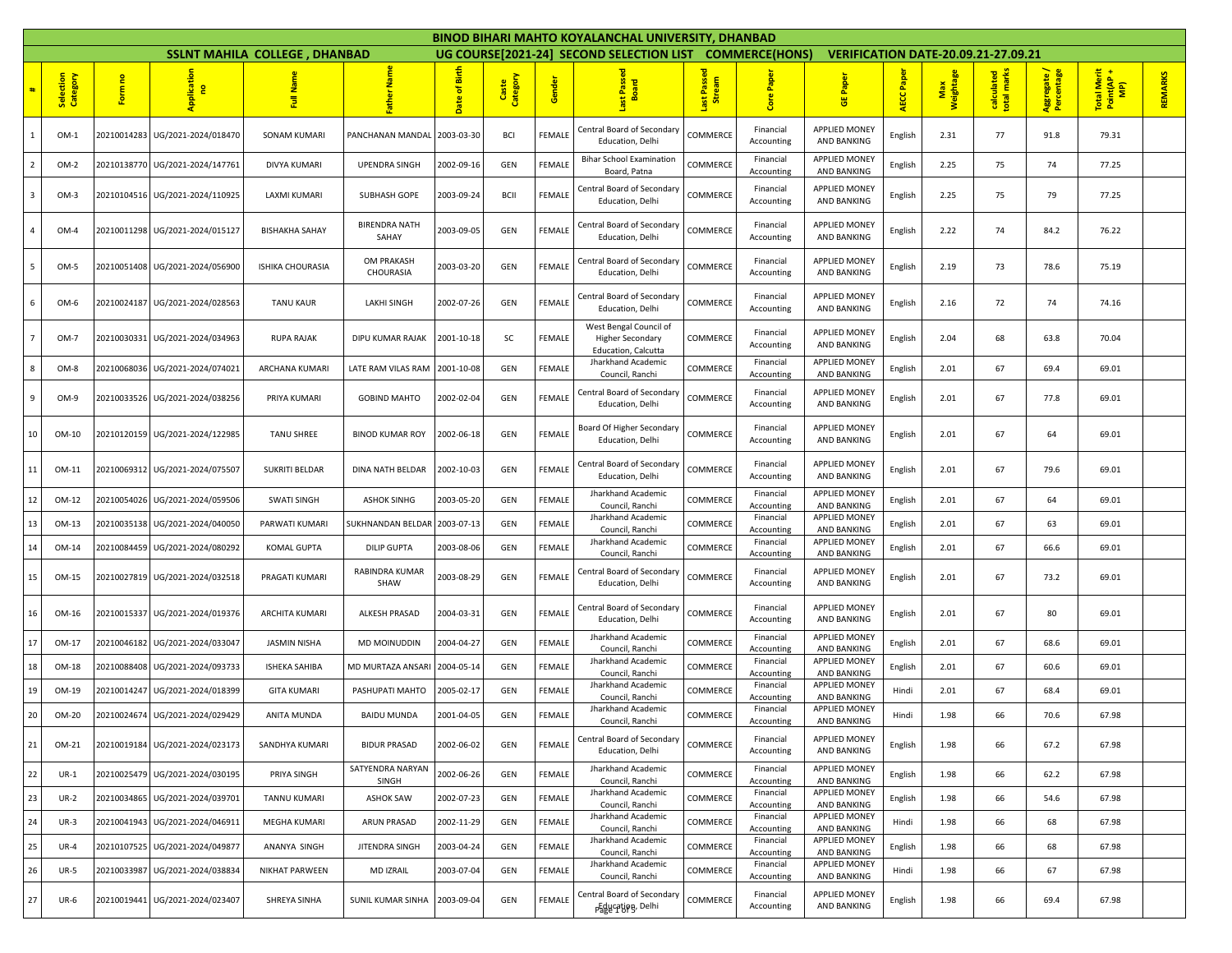|    |                       |                    |                                         |                                      |                                   |               |                   |               | <b>BINOD BIHARI MAHTO KOYALANCHAL UNIVERSITY, DHANBAD</b>          |                       |                                      |                                                             |           |                  |                           |                           |                                  |                |
|----|-----------------------|--------------------|-----------------------------------------|--------------------------------------|-----------------------------------|---------------|-------------------|---------------|--------------------------------------------------------------------|-----------------------|--------------------------------------|-------------------------------------------------------------|-----------|------------------|---------------------------|---------------------------|----------------------------------|----------------|
|    |                       |                    |                                         | <b>SSLNT MAHILA COLLEGE, DHANBAD</b> |                                   |               |                   |               | UG COURSE [2021-24] SECOND SELECTION LIST COMMERCE (HONS)          |                       |                                      | <b>VERIFICATION DATE-20.09.21-27.09.21</b>                  |           |                  |                           |                           |                                  |                |
|    | Selection<br>Category | <b>P</b><br>Ε<br>훈 | Applicat<br>no                          | 훋<br>ā                               | Name                              | Date of Birth | Caste<br>Category | Gender        | <b>Pass</b><br>еñ                                                  | Last Passed<br>Stream | Core Paper                           | <b>GE Paper</b>                                             | AECC Pape | Max<br>Weightage | calculated<br>total marks | Aggregate /<br>Percentage | Total Merit<br>Point(AP +<br>MP) | <b>REMARKS</b> |
| 28 | <b>UR-7</b>           | 20210044140        | UG/2021-2024/048921                     | KHUSHBOO KUMARI                      | ABHIRAM HANSDA                    | 2003-09-30    | GEN               | FEMALE        | Jharkhand Academic<br>Council, Ranchi                              | COMMERCE              | Financial<br>Accounting              | <b>APPLIED MONEY</b><br>AND BANKING                         | English   | 1.98             | 66                        | 67                        | 67.98                            |                |
| 29 | <b>UR-8</b>           | 20210066157        | UG/2021-2024/072193                     | KHUSHI RANI                          | <b>VISHAL KUMAR</b>               | 2003-10-13    | GEN               | FEMALE        | Central Board of Secondary<br>Education, Delhi                     | COMMERCE              | Financial<br>Accounting              | <b>APPLIED MONEY</b><br>AND BANKING                         | English   | 1.98             | 66                        | 74                        | 67.98                            |                |
| 30 | <b>UR-9</b>           |                    | 20210026809 UG/2021-2024/031239         | <b>ARTI KUMARI</b>                   | PANCHU RAJBHAR                    | 2003-11-28    | GEN               | FEMALE        | Central Board of Secondary<br>Education, Delhi                     | COMMERCE              | Financial<br>Accounting              | <b>APPLIED MONEY</b><br>AND BANKING                         | English   | 1.98             | 66                        | 70                        | 67.98                            |                |
| 31 | UR-10                 |                    | 20210033090 UG/2021-2024/038009         | SAKINA PARWEEN                       | MD SHAMIM KHAN                    | 2004-02-12    | GEN               | FEMALE        | Jharkhand Academic<br>Council, Ranchi                              | COMMERCE              | Financial<br>Accounting              | <b>APPLIED MONEY</b><br>AND BANKING                         | English   | 1.98             | 66                        | 60                        | 67.98                            |                |
| 32 | UR-11                 |                    | 20210013116 UG/2021-2024/016174         | PRERNA SINGH                         | <b>RANAPRATAP SINGH</b>           | 2004-03-13    | GEN               | FEMALE        | Central Board of Secondary<br>Education, Delhi                     | COMMERCE              | Financial<br>Accounting              | <b>APPLIED MONEY</b><br>AND BANKING                         | English   | 1.98             | 66                        | 74.6                      | 67.98                            |                |
| 33 | UR-12                 |                    | 20210037619 UG/2021-2024/042524         | <b>SOMA VERMA</b>                    | HARI MOHAN PRASAD<br><b>VERMA</b> | 2004-05-09    | GEN               | FEMALE        | Jharkhand Academic<br>Council, Ranchi                              | COMMERCE              | Financial<br>Accounting              | <b>APPLIED MONEY</b><br><b>AND BANKING</b>                  | English   | 1.98             | 66                        | 73                        | 67.98                            |                |
| 34 | <b>UR-13</b>          | 20210132617        | UG/2021-2024/142721                     | <b>JYOTI KUMARI</b>                  | <b>BHIKHU RAWANI</b>              | 2004-08-08    | GEN               | FEMALE        | Jharkhand Academic<br>Council, Ranchi                              | COMMERCE              | Financial<br>Accounting              | <b>APPLIED MONEY</b><br>AND BANKING                         | English   | 1.98             | 66                        | 60.6                      | 67.98                            |                |
| 35 | <b>UR-14</b>          | 20210042459        | UG/2021-2024/047296                     | MUSKAN KUMARI                        | <b>JAGDISH DUSADH</b>             | 2005-01-18    | GEN               | FEMALE        | Jharkhand Academic<br>Council, Ranchi                              | COMMERCE              | Financial<br>Accounting              | APPLIED MONEY<br>AND BANKING                                | Hindi     | 1.98             | 66                        | 70                        | 67.98                            |                |
| 36 | <b>UR-15</b>          | 20210018074        | UG/2021-2024/022219                     | NIDHI KUMARI                         | PRAVEEN MISHRA                    | 2000-11-21    | GEN               | FEMALE        | Jharkhand Academic<br>Council, Ranchi                              | COMMERCE              | Financial<br>Accounting              | <b>APPLIED MONEY</b><br>AND BANKING                         | English   | 1.95             | 65                        | 68.6                      | 66.95                            |                |
| 37 | <b>UR-16</b>          | 20210018182        | UG/2021-2024/022211                     | SHILPI KUMARI                        | RAJENDRA SAW                      | 2001-12-15    | GEN               | FEMALE        | Jharkhand Academic<br>Council, Ranchi                              | COMMERCE              | Financial<br>Accounting              | <b>APPLIED MONEY</b><br>AND BANKING                         | Hindi     | 1.95             | 65                        | 64.8                      | 66.95                            |                |
| 38 | <b>UR-17</b>          | 20210027157        | UG/2021-2024/031728                     | SANDHYA KUMARI                       | RAJESH SINGH                      | 2001-12-18    | GEN               | FEMALE        | Jharkhand Academic<br>Council, Ranchi                              | COMMERCE              | Financial<br>Accounting              | APPLIED MONEY<br>AND BANKING                                | English   | 1.95             | 65                        | 64.4                      | 66.95                            |                |
| 39 | <b>UR-18</b>          | 20210063731        | UG/2021-2024/068276                     | ROSHNI KUMARI                        | SHTRUGHAN PRASAD<br><b>GUPTA</b>  | 2001-12-22    | GEN               | FEMALE        | Jharkhand Academic<br>Council, Ranchi                              | COMMERCE              | Financial<br>Accounting              | <b>APPLIED MONEY</b><br>AND BANKING                         | English   | 1.95             | 65                        | 53.8                      | 66.95                            |                |
| 40 | <b>UR-19</b>          | 20210125303        | UG/2021-2024/135008                     | NEHA KUMARI SINGH                    | <b>SUGRIV SINGH</b>               | 2002-01-03    | GEN               | FEMALE        | Jharkhand Academic<br>Council, Ranchi                              | COMMERCE              | Financial<br>Accounting              | <b>APPLIED MONEY</b><br><b>AND BANKING</b>                  | English   | 1.95             | 65                        | 63                        | 66.95                            |                |
| 41 | <b>UR-20</b>          | 20210026055        | UG/2021-2024/030547                     | <b>ANJALI KUMARI</b>                 | <b>DURYODHAN GOPE</b>             | 2002-01-26    | GEN               | FEMALE        | Jharkhand Academic<br>Council, Ranchi<br>Jharkhand Academic        | COMMERCE              | Financial<br>Accounting<br>Financial | <b>APPLIED MONEY</b><br>AND BANKING<br><b>APPLIED MONEY</b> | Hindi     | 1.95             | 65                        | 65.4                      | 66.95                            |                |
| 42 | <b>UR-21</b>          | 20210042276        | UG/2021-2024/047250                     | <b>FARHEEN PARWEEN</b>               | MD JAWED ANSARI                   | 2002-05-18    | GEN               | FEMALE        | Council, Ranchi<br>Jharkhand Academic                              | COMMERCE              | Accounting<br>Financial              | AND BANKING<br><b>APPLIED MONEY</b>                         | English   | 1.95             | 65                        | 60                        | 66.95                            |                |
| 43 | <b>UR-22</b>          | 20210048433        | UG/2021-2024/053269                     | NIKITA KUMARI                        | <b>SANJAY SINGH</b>               | 2002-06-23    | GEN               | FEMALE        | Council, Ranchi                                                    | COMMERCE              | Accounting                           | AND BANKING                                                 | English   | 1.95             | 65                        | 64.8                      | 66.95                            |                |
| 44 | <b>UR-23</b>          |                    | 20210025068 UG/2021-2024/029648         | OMAMAH REYAZ                         | MD REYAZUDDIN<br>ANSARI           | 2003-05-15    | GEN               | FEMALE        | Central Board of Secondary<br>Education, Delhi                     | COMMERCE              | Financial<br>Accounting              | <b>APPLIED MONEY</b><br>AND BANKING                         | English   | 1.95             | 65                        | 70                        | 66.95                            |                |
| 45 | <b>UR-24</b>          | 20210051448        | UG/2021-2024/057252                     | KHUSBOO KUMARI                       | RAJENDRA KUMAR                    | 2003-06-26    | GEN               | FEMALE        | Jharkhand Academic<br>Council, Ranchi<br>Council for Indian School | COMMERCE              | Financial<br>Accounting              | <b>APPLIED MONEY</b><br>AND BANKING                         | English   | 1.95             | 65                        | 57.6                      | 66.95                            |                |
| 46 | <b>UR-25</b>          |                    | 20210083611 UG/2021-2024/088713         | APRAJITA KUMARI                      | <b>RAM NATH SINGH</b>             | 2003-07-07    | GEN               | FEMALE        | Certificate Examinations,<br>New Delhi                             | COMMERCE              | Financial<br>Accounting              | <b>APPLIED MONEY</b><br>AND BANKING                         | English   | 1.95             | 65                        | 64.25                     | 66.95                            |                |
| 47 | <b>UR-26</b>          | 20210010193        | UG/2021-2024/013975                     | <b>ANJALI SOHANI</b>                 | RAJENDRA PRASAD                   | 2004-03-06    | GEN               | FEMALE        | Jharkhand Academic<br>Council, Ranchi                              | COMMERCE              | Financial<br>Accounting              | <b>APPLIED MONEY</b><br>AND BANKING                         | English   | 1.95             | 65                        | 64.2                      | 66.95                            |                |
| 48 | <b>UR-27</b>          | 20210028700        | UG/2021-2024/033186                     | POOJA KUMARI                         | <b>DIPAK MANJHI</b>               | 2004-05-07    | GEN               | FEMALE        | Jharkhand Academic<br>Council, Ranchi                              | COMMERCE              | Financial<br>Accounting              | APPLIED MONEY<br><b>AND BANKING</b>                         | Hindi     | 1.95             | 65                        | 75                        | 66.95                            |                |
| 49 | V_EWS-1               | 20210140000        | UG/2021-2024/149156                     | PAMMY KUMARI SINGH                   | SANJEET SINGH                     | 2004-08-12    | GEN               | FEMALE        | Jharkhand Academic<br>Council, Ranchi                              | COMMERCE              | Financial<br>Accounting              | <b>APPLIED MONEY</b><br>AND BANKING                         | English   | 1.95             | 65                        | 69                        | 66.95                            |                |
| 50 |                       |                    | V EWS-2 20210011316 UG/2021-2024/014958 | <b>PUMMY KUMARI</b>                  | <b>SUNDAR KUMAR</b><br>SINGH      | 2004-08-22    | GEN               | <b>FEMALE</b> | Central Board of Secondary<br>Education, Delhi                     | COMMERCE              | Financial<br>Accounting              | <b>APPLIED MONEY</b><br>AND BANKING                         | English   | 1.95             | 65                        | 71.6                      | 66.95                            |                |
| 51 | V_EWS-3               | 20210016275        | UG/2021-2024/020443                     | <b>SUPRIYA RANI</b>                  | RAJESH KUMAR<br><b>BARNWAL</b>    | 2004-08-31    | GEN               | FEMALE        | Jharkhand Academic<br>Council, Ranchi                              | COMMERCE              | Financial<br>Accounting              | APPLIED MONEY<br>AND BANKING                                | Hindi     | 1.95             | 65                        | 63                        | 66.95                            |                |
| 52 | V EWS-4               | 20210025020        | UG/2021-2024/029635                     | KUMARI SHEETAL                       | DINESH KUMAR SINGH                | 2002-12-18    | GEN               | FEMALE        | Jharkhand Academic<br>Council, Ranchi                              | COMMERCE              | Financial<br>Accounting              | <b>APPLIED MONEY</b><br>AND BANKING                         | English   | 1.92             | 64                        | 55.4                      | 65.92                            |                |
| 53 | V EWS-5               | 20210017325        | UG/2021-2024/021446                     | SADHANA KUMARI                       | RAMAN MISHRA                      | 2003-02-02    | GEN               | FEMALE        | Jharkhand Academic<br>Council. Ranchi                              | COMMERCE              | Financial<br>Accounting              | <b>APPLIED MONEY</b><br>AND BANKING                         | English   | 1.92             | 64                        | 60                        | 65.92                            |                |
| 54 | V EWS-6               | 20210016361        | UG/2021-2024/020196                     | <b>SHAMA PARWEEN</b>                 | MINHAJUDDIN ANSARI                | 2003-04-27    | GEN               | FEMALE        | Jharkhand Academic<br>Council, Ranchi                              | COMMERCE              | Financial<br>Accounting              | <b>APPLIED MONEY</b><br>AND BANKING                         | English   | 1.92             | 64                        | 68                        | 65.92                            |                |
| 55 | V_EWS-7               | 20210014981        | UG/2021-2024/018866                     | <b>ARTI KUMARI</b>                   | <b>BIPIN RAM</b>                  | 2003-05-08    | GEN               | FEMALE        | Jharkhand Academic<br>Council, Ranchi                              | COMMERCE              | Financial<br>Accounting              | <b>APPLIED MONEY</b><br>AND BANKING                         | English   | 1.92             | 64                        | 71                        | 65.92                            |                |
| 56 | V EWS-8               |                    | 20210100360 UG/2021-2024/095714         | <b>SNEHA KUNWAR</b>                  | OM PRAKASH<br>KUNWAR              | 2003-05-17    | GEN               | FEMALE        | Central Board of Secondary<br>Education, Delhi                     | COMMERCE              | Financial<br>Accounting              | APPLIED MONEY<br>AND BANKING                                | Hindi     | 1.92             | 64                        | 72.8                      | 65.92                            |                |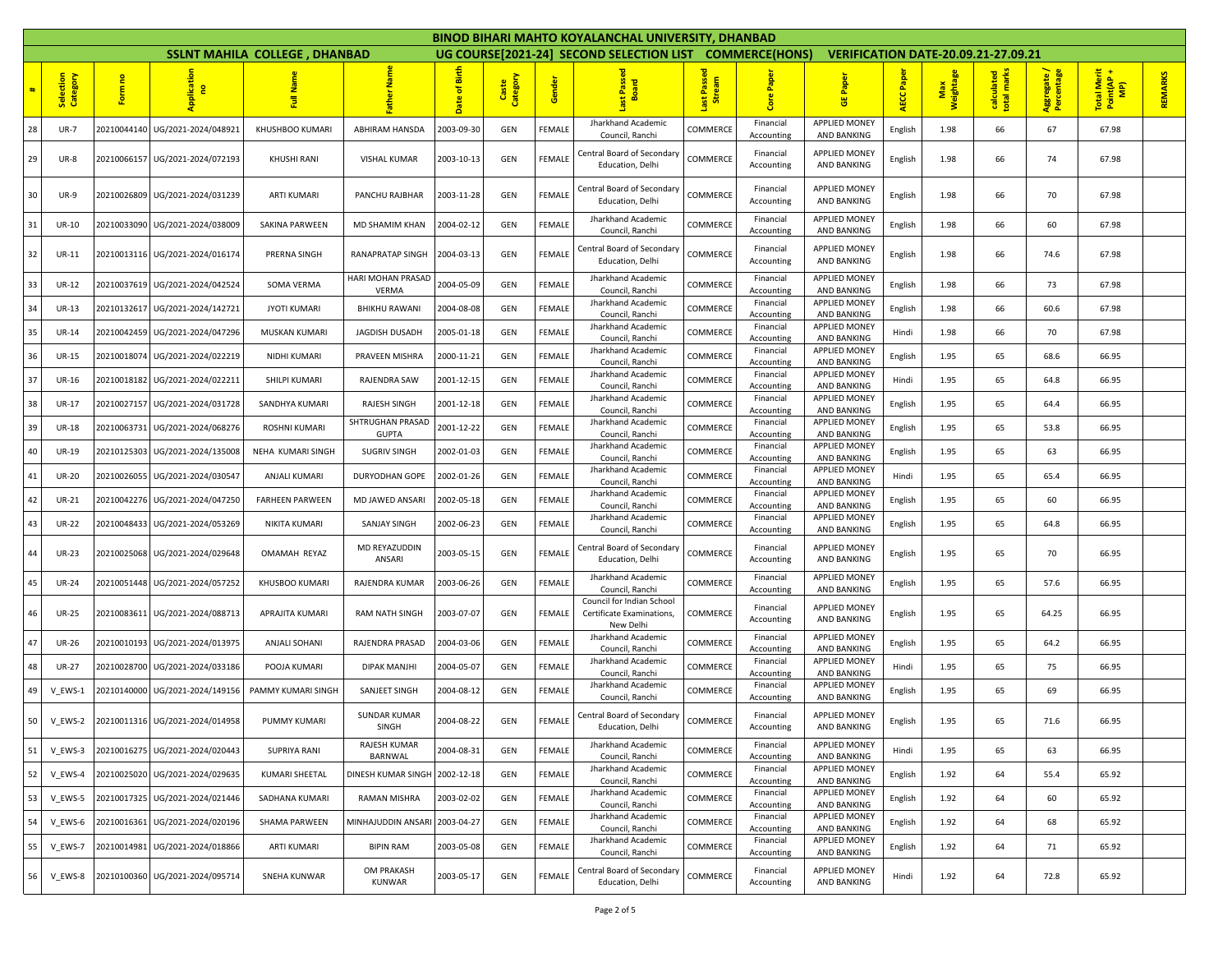|                                |                       |             |                                           |                               |                                      |               |                   |               | <b>BINOD BIHARI MAHTO KOYALANCHAL UNIVERSITY, DHANBAD</b>           |                       |                         |                                            |                   |                  |                           |                           |                                 |         |
|--------------------------------|-----------------------|-------------|-------------------------------------------|-------------------------------|--------------------------------------|---------------|-------------------|---------------|---------------------------------------------------------------------|-----------------------|-------------------------|--------------------------------------------|-------------------|------------------|---------------------------|---------------------------|---------------------------------|---------|
|                                |                       |             |                                           | SSLNT MAHILA COLLEGE, DHANBAD |                                      |               |                   |               | UG COURSE[2021-24] SECOND SELECTION LIST COMMERCE(HONS)             |                       |                         | <b>VERIFICATION DATE-20.09.21-27.09.21</b> |                   |                  |                           |                           |                                 |         |
| $\textcolor{blue}{\textbf{+}}$ | Selection<br>Category | Form no     | licati<br>$\epsilon$                      | Name<br>ã                     | Name<br>ather                        | Date of Birth | Caste<br>Category | Gender        | st Passe<br>Board                                                   | Last Passed<br>Stream | Core Paper              | GE Paper                                   | <b>AECC Paper</b> | Max<br>Weightage | calculated<br>total marks | Aggregate /<br>Percentage | Total Meri<br>Point(AP +<br>MP) | REMARKS |
| 57                             | V EWS-9               | 20210028511 | UG/2021-2024/028107                       | <b>MOHIT KUMAR</b>            | SANTOSH BIND                         | 2003-07-30    | GEN               | FEMALE        | Central Board of Secondary<br>Education, Delhi                      | COMMERCE              | Financial<br>Accounting | <b>APPLIED MONEY</b><br><b>AND BANKING</b> | English           | 1.92             | 64                        | 78                        | 65.92                           |         |
| 58                             | V_EWS-10              | 20210014040 | UG/2021-2024/008799                       | SALONI KUMARI                 | SAHDEW PRASAD<br>BARNWAL             | 2003-08-13    | GEN               | FEMALE        | Jharkhand Academic<br>Council, Ranchi                               | COMMERCE              | Financial<br>Accounting | <b>APPLIED MONEY</b><br><b>AND BANKING</b> | Hindi             | 1.92             | 64                        | 61.8                      | 65.92                           |         |
| 59                             | $V$ BCI-1             | 20210024461 | UG/2021-2024/029108                       | RIMJHIM KUMARI                | RABINDRA KUMAR                       | 2004-02-09    | GEN               | FEMALE        | Jharkhand Academic<br>Council, Ranchi                               | COMMERCE              | Financial<br>Accounting | <b>APPLIED MONEY</b><br><b>AND BANKING</b> | English           | 1.92             | 64                        | 65.8                      | 65.92                           |         |
| 60                             | V_BCI-2               | 20210010379 | UG/2021-2024/014168                       | <b>KUMARI RIYA SINGH</b>      | MANOJ KUMAR SINGH                    | 2004-04-21    | GEN               | FEMALE        | Jharkhand Academic<br>Council, Ranchi                               | COMMERCE              | Financial<br>Accounting | <b>APPLIED MONEY</b><br>AND BANKING        | Hindi             | 1.92             | 64                        | 64.2                      | 65.92                           |         |
| 61                             | V BCI-3               | 20210042962 | UG/2021-2024/047807                       | <b>RITI VERMA</b>             | LATE HIRALAL VERMA                   | 2004-09-27    | GEN               | FEMALE        | Jharkhand State<br>Paramedical Council, Ranchi                      | COMMERCE              | Financial<br>Accounting | <b>APPLIED MONEY</b><br>AND BANKING        | Hindi             | 1.92             | 64                        | 58                        | 65.92                           |         |
| 62                             | V_BCI-4               | 20210016260 | UG/2021-2024/020436                       | ROZI PARWEEN                  | <b>ISRAFIL ANSARI</b>                | 2004-11-06    | GEN               | FEMALE        | Jharkhand Academic<br>Council, Ranchi                               | COMMERCE              | Financial<br>Accounting | <b>APPLIED MONEY</b><br>AND BANKING        | Hindi             | 1.92             | 64                        | 73.4                      | 65.92                           |         |
| 63                             | V_BCI-5               |             | 20210009449 UG/2021-2024/013068           | NITYA NANDA                   | LATE RAJESH<br>SRIVASTAVA            | 2002-09-26    | GEN               | FEMALE        | Jharkhand State<br>Paramedical Council, Ranchi                      | COMMERCE              | Financial<br>Accounting | <b>APPLIED MONEY</b><br>AND BANKING        | English           | 1.89             | 63                        | 64.8                      | 64.89                           |         |
| 64                             | V_BCI-6               | 20210089064 | UG/2021-2024/094192                       | <b>ANJALI KUMARI</b>          | <b>DEEPAK KUMAR</b><br><b>MAHATO</b> | 2003-06-24    | GEN               | FEMALE        | Central Board of Secondary<br>Education, Delhi                      | COMMERCE              | Financial<br>Accounting | <b>APPLIED MONEY</b><br><b>AND BANKING</b> | English           | 1.89             | 63                        | 71.2                      | 64.89                           |         |
| 65                             | V_BCI-7               | 20210051735 | UG/2021-2024/057561                       | NEHA KUMARI GUPTA             | <b>MANOJ GUPTA</b>                   | 2003-08-10    | GEN               | FEMALE        | Jharkhand Academic<br>Council, Ranchi                               | COMMERCE              | Financial<br>Accounting | APPLIED MONEY<br>AND BANKING               | English           | 1.89             | 63                        | 63.6                      | 64.89                           |         |
| 66                             | V_BCI-8               | 20210022619 | UG/2021-2024/027216                       | PAMMI PARWEEN                 | NIZAM HUSSAIN                        | 2003-11-08    | GEN               | FEMALE        | Central Board of Secondary<br>Education. Delhi                      | COMMERCE              | Financial<br>Accounting | <b>APPLIED MONEY</b><br>AND BANKING        | English           | 1.89             | 63                        | 70.6                      | 64.89                           |         |
| 67                             | V_BCI-9               |             | 20210132559 UG/2021-2024/142785           | ARFEE ANJUM                   | MOHAMMAD NASRUL<br><b>HODA</b>       | 2003-12-10    | GEN               | <b>FEMALE</b> | Council for Indian School<br>Certificate Examinations,<br>New Delhi | COMMERCE              | Financial<br>Accounting | <b>APPLIED MONEY</b><br><b>AND BANKING</b> | English           | 1.89             | 63                        | 74.2                      | 64.89                           |         |
| 68                             | $V$ BCI-10            | 20210145496 | UG/2021-2024/156354                       | <b>SHRISTI CHATTERJEE</b>     | SAMAR CHATTERJEE                     | 2003-12-23    | GEN               | FEMALE        | Central Board of Secondary<br>Education, Delhi                      | COMMERCE              | Financial<br>Accounting | <b>APPLIED MONEY</b><br>AND BANKING        | English           | 1.89             | 63                        | 69.4                      | 64.89                           |         |
| 69                             | $V$ BCI-11            | 20210032157 | UG/2021-2024/037115                       | AKANKSHA SINGH                | SHAILESH KUMAR<br>SINGH              | 2004-03-02    | GEN               | FEMALE        | Jharkhand Academic<br>Council, Ranchi                               | <b>SCIENCE</b>        | Financial<br>Accounting | <b>APPLIED MONEY</b><br>AND BANKING        | English           | 1.89             | 63                        | 63                        | 64.89                           |         |
| 70                             | $V$ BCI-12            | 20210027927 | UG/2021-2024/032617                       | <b>GULNAZ PRAVEEN</b>         | SHAMSHAD ALI<br>QUMAR                | 2004-03-21    | GEN               | FEMALE        | Jharkhand Academic<br>Council, Ranchi                               | COMMERCE              | Financial<br>Accounting | <b>APPLIED MONEY</b><br>AND BANKING        | English           | 1.89             | 63                        | 62                        | 64.89                           |         |
| 71                             | $V$ BCI-13            | 20210118757 | UG/2021-2024/129192                       | TANNU KUMARI                  | RAKESH<br>VISHWAKARMA                | 2004-04-03    | GEN               | FEMALE        | Jharkhand Academic<br>Council, Ranchi                               | COMMERCE              | Financial<br>Accounting | <b>APPLIED MONEY</b><br>AND BANKING        | English           | 1.89             | 63                        | 65.2                      | 64.89                           |         |
| 72                             | $V$ BCI-14            | 20210055522 | UG/2021-2024/060925                       | <b>NARGISH PARWEEN</b>        | MD JUBAIR ANSARI                     | 2004-04-04    | GEN               | FEMALE        | Jharkhand Academic<br>Council, Ranchi                               | COMMERCE              | Financial<br>Accounting | <b>APPLIED MONEY</b><br>AND BANKING        | English           | 1.89             | 63                        | 70.2                      | 64.89                           |         |
| 73                             | $V$ BC II-1           |             | 20210033215 UG/2021-2024/037807           | PALLAVI KUMARI                | OM PRAKASH<br>CHOURASIA              | 2004-08-04    | GEN               | FEMALE        | Central Board of Secondary<br>Education, Delhi                      | COMMERCE              | Financial<br>Accounting | <b>APPLIED MONEY</b><br>AND BANKING        | English           | 1.89             | 63                        | 80.4                      | 64.89                           |         |
| 74                             | $V$ BC II-2           | 20210101410 | UG/2021-2024/106767                       | <b>BINTI KUMARI SINGH</b>     | RAM LAKHAN PRASAD                    | 2000-12-26    | GEN               | FEMALE        | Central Board of Secondary<br>Education, Delhi                      | COMMERCE              | Financial<br>Accounting | <b>APPLIED MONEY</b><br><b>AND BANKING</b> | English           | 1.86             | 62                        | 80.4                      | 63.86                           |         |
| 75                             | $V$ BC II-3           | 20210034410 | UG/2021-2024/021574                       | <b>ROSHNI KHATRI</b>          | PRAKASH KHATRI                       | 2001-05-16    | GEN               | FEMALE        | Jharkhand Academic<br>Council, Ranchi                               | COMMERCE              | Financial<br>Accounting | <b>APPLIED MONEY</b><br><b>AND BANKING</b> | English           | 1.86             | 62                        | 64.2                      | 63.86                           |         |
| 76                             | V_BC II-4             | 20210031255 | UG/2021-2024/036033                       | <b>SURBHI SINGH</b>           | HARADHAN SINGH                       | 2001-08-31    | GEN               | FEMALE        | Jharkhand Academic<br>Council, Ranchi                               | COMMERCE              | Financial<br>Accounting | <b>APPLIED MONEY</b><br>AND BANKING        | English           | 1.86             | 62                        | 57.2                      | 63.86                           |         |
| 77                             |                       |             | V_BC II-5 20210012934 UG/2021-2024/015622 | <b>JANU KUMARI</b>            | SHAMBHU SINGH                        | 2002-04-26    | GEN               | <b>FEMALE</b> | Central Board of Secondary COMMERCE<br>Education, Delhi             |                       | Financial<br>Accounting | <b>APPLIED MONEY</b><br>AND BANKING        | English           | 1.86             | 62                        | 67.8                      | 63.86                           |         |
| 78                             | V_BC II-6             | 20210145591 | UG/2021-2024/156467                       | <b>JYOTI KUMARI</b>           | <b>SUSHIL PRASAD</b>                 | 2002-08-19    | GEN               | FEMALE        | Jharkhand Academic<br>Council, Ranchi                               | COMMERCE              | Financial<br>Accounting | APPLIED MONEY<br>AND BANKING               | English           | 1.86             | 62                        | 69.9                      | 63.86                           |         |
| 79                             | V_BC II-7             | 20210085537 | UG/2021-2024/090834                       | <b>MUSKAN NAWAZ</b>           | MD HAIDER ALI                        | 2003-01-26    | GEN               | FEMALE        | Jharkhand Academic<br>Council, Ranchi                               | COMMERCE              | Financial<br>Accounting | <b>APPLIED MONEY</b><br>AND BANKING        | English           | 1.86             | 62                        | 73                        | 63.86                           |         |
| 80                             | V BC II-8             | 20210023608 | UG/2021-2024/028276                       | KHUSHI KUMARI                 | <b>RAKESH SINGH</b>                  | 2003-02-22    | GEN               | FEMALE        | Jharkhand Academic<br>Council, Ranchi                               | COMMERCE              | Financial<br>Accounting | <b>APPLIED MONEY</b><br>AND BANKING        | English           | 1.86             | 62                        | 67.4                      | 63.86                           |         |
| 81                             | $V_S$ C-1             | 20210018515 | UG/2021-2024/022591                       | SAPNA KUMARI                  | MAHADEV YADAV                        | 2003-03-21    | GEN               | FEMALE        | Jharkhand Academic<br>Council. Ranchi                               | COMMERCE              | Financial<br>Accounting | <b>APPLIED MONEY</b><br>AND BANKING        | Hindi             | 1.86             | 62                        | 62                        | 63.86                           |         |
| 82                             | $V_SC-2$              | 20210029273 | UG/2021-2024/033861                       | RAKIA KULSUM                  | TAHA ANSARI                          | 2003-04-13    | GEN               | FEMALE        | Jharkhand Academic<br>Council, Ranchi                               | COMMERCE              | Financial<br>Accounting | APPLIED MONEY<br>AND BANKING               | English           | 1.86             | 62                        | 62.2                      | 63.86                           |         |
| 83                             | $V_SC-3$              | 20210149945 | UG/2021-2024/162111                       | RUKSANA PARWEEN               | ALAUDDIN ANSARI                      | 2003-05-28    | GEN               | FEMALE        | Jharkhand Academic<br>Council, Ranchi                               | COMMERCE              | Financial<br>Accounting | <b>APPLIED MONEY</b><br>AND BANKING        | Hindi             | 1.86             | 62                        | 70                        | 63.86                           |         |
| 84                             | $V_SC-4$              |             | 20210010159 UG/2021-2024/013325           | <b>ESITA DUTTA</b>            | SANJIB KUMAR DUTTA 2003-05-29        |               | GEN               | FEMALE        | Central Board of Secondary<br>pEducation, Delhi                     | COMMERCE              | Financial<br>Accounting | <b>APPLIED MONEY</b><br>AND BANKING        | English           | 1.86             | 62                        | 76.6                      | 63.86                           |         |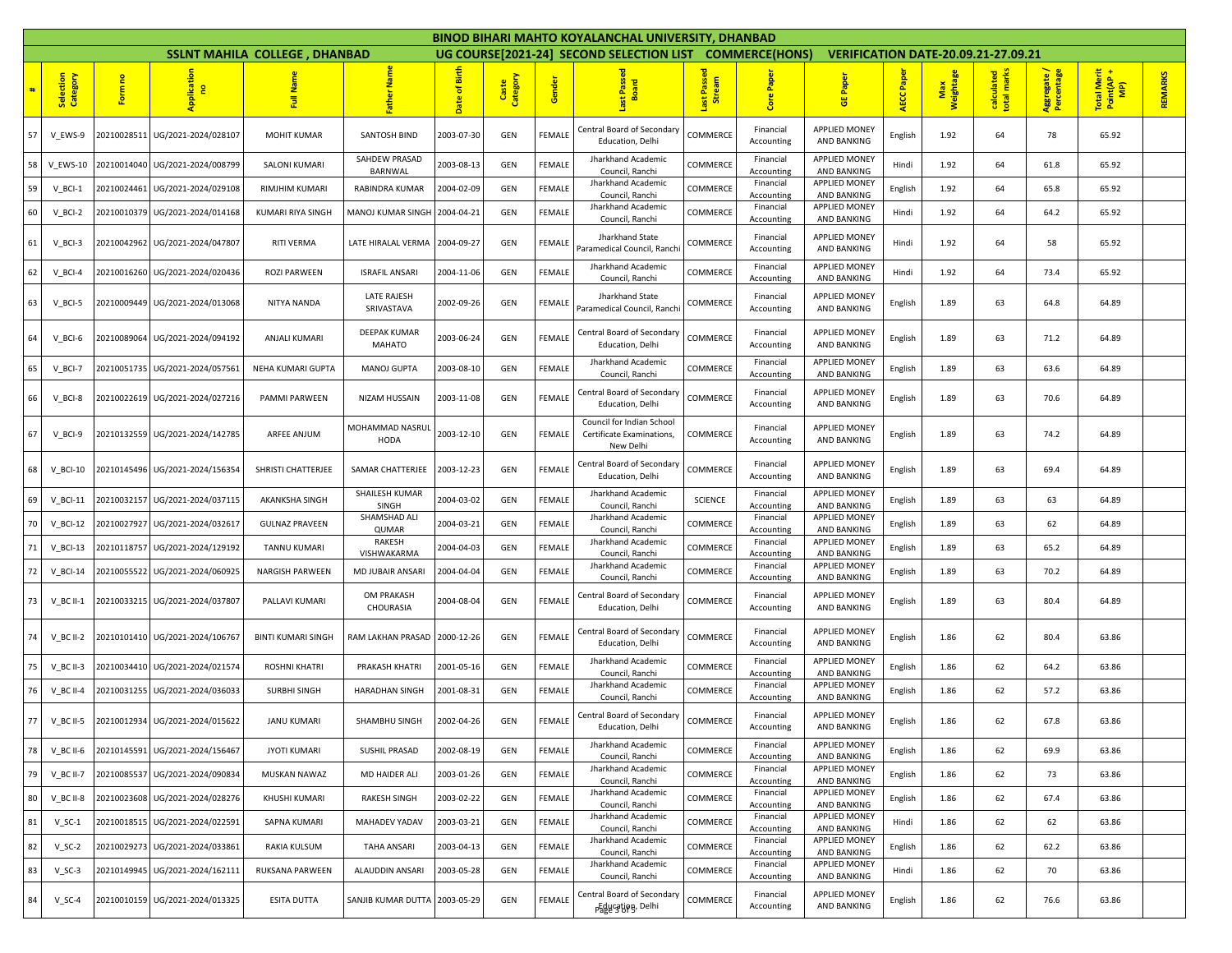|     |                       |             |                                   |                                      |                               |                               |                   |        | <b>BINOD BIHARI MAHTO KOYALANCHAL UNIVERSITY, DHANBAD</b>   |                                |                                      |                                                             |                   |                  |                           |                           |                                  |         |
|-----|-----------------------|-------------|-----------------------------------|--------------------------------------|-------------------------------|-------------------------------|-------------------|--------|-------------------------------------------------------------|--------------------------------|--------------------------------------|-------------------------------------------------------------|-------------------|------------------|---------------------------|---------------------------|----------------------------------|---------|
|     |                       |             |                                   | <b>SSLNT MAHILA COLLEGE, DHANBAD</b> |                               |                               |                   |        | UG COURSE [2021-24] SECOND SELECTION LIST COMMERCE (HONS)   |                                |                                      | <b>VERIFICATION DATE-20.09.21-27.09.21</b>                  |                   |                  |                           |                           |                                  |         |
| #   | Selection<br>Category | Form no     | <u>licat</u><br>$\mathbf{e}$<br>đ | Name<br>큹                            | 욷<br>ather                    | of Birth<br>Date <sup>1</sup> | Caste<br>Category | Gender | st Pass<br>Board                                            | Passed<br>ream<br><u>ន</u> ៃ ឆ | Core Paper                           | <b>GE Paper</b>                                             | <b>AECC Paper</b> | Max<br>Weightage | calculated<br>total marks | Aggregate /<br>Percentage | Total Merit<br>Point(AP +<br>MP) | REMARKS |
| 85  | $V$ SC-5              | 20210019357 | UG/2021-2024/020843               | <b>SONALI KUMARI</b>                 | MANIKCHANDRA<br><b>HAZRA</b>  | 2003-07-03                    | GEN               | FEMALE | Jharkhand Academic<br>Council, Ranchi                       | COMMERCE                       | Financial<br>Accounting              | <b>APPLIED MONEY</b><br>AND BANKING                         | Hindi             | 1.86             | 62                        | 73.6                      | 63.86                            |         |
| 86  | $V$ SC-6              | 20210029360 | UG/2021-2024/031321               | SHREYA SINGH                         | SACHIT KUMAR SINGH            | 2003-08-17                    | GEN               | FEMALE | Central Board of Secondary<br>Education, Delhi              | COMMERCE                       | Financial<br>Accounting              | <b>APPLIED MONEY</b><br>AND BANKING                         | English           | 1.86             | 62                        | 75.4                      | 63.86                            |         |
| 87  | $V_SC-7$              | 20210037801 | UG/2021-2024/042563               | NAVYA PRASAD                         | RAMRAJ PRASAD                 | 2003-10-06                    | GEN               | FEMALE | Jharkhand Academic<br>Council, Ranchi                       | COMMERCE                       | Financial<br>Accounting              | APPLIED MONEY<br>AND BANKING                                | English           | 1.86             | 62                        | 58                        | 63.86                            |         |
| 88  | $V$ SC-8              |             | 20210084025 UG/2021-2024/089363   | <b>ANAMIKA KUMARI</b>                | <b>LALJEET YADAV</b>          | 2003-10-26                    | GEN               | FEMALE | Central Board of Secondary<br>Education, Delhi              | COMMERCE                       | Financial<br>Accounting              | <b>APPLIED MONEY</b><br><b>AND BANKING</b>                  | English           | 1.86             | 62                        | 65                        | 63.86                            |         |
| 89  | $V$ SC-9              | 20210073095 | UG/2021-2024/055114               | KHUSHBU KUMARI                       | MAHENDRA<br>VISHWAKARMA       | 2003-10-29                    | GEN               | FEMALE | Central Board of Secondary<br>Education, Delhi              | COMMERCE                       | Financial<br>Accounting              | <b>APPLIED MONEY</b><br>AND BANKING                         | English           | 1.86             | 62                        | 70                        | 63.86                            |         |
| 90  | $V$ SC-10             | 20210014797 | UG/2021-2024/018945               | KHUSBOO KUMARI                       | MAHENDRA SINGH                | 2003-11-18                    | GEN               | FEMALE | Jharkhand Academic<br>Council, Ranchi                       | COMMERCE                       | Financial<br>Accounting              | <b>APPLIED MONEY</b><br>AND BANKING                         | English           | 1.86             | 62                        | 62.2                      | 63.86                            |         |
| 91  | $V_S$ C-11            | 20210023919 | UG/2021-2024/028679               | <b>KHUSHI KUMARI</b>                 | RAJENDRA YADAV                | 2004-03-09                    | GEN               | FEMALE | Jharkhand Academic<br>Council, Ranchi                       | COMMERCE                       | Financial<br>Accounting              | APPLIED MONEY<br>AND BANKING                                | English           | 1.86             | 62                        | 65.4                      | 63.86                            |         |
| 92  | $V$ SC-12             | 20210009484 | UG/2021-2024/012995               | RISHIKA KUMARI                       | <b>BHRIGUNATH PRASAD</b>      | 2004-07-21                    | GEN               | FEMALE | Central Board of Secondary<br>Education, Delhi              | COMMERCE                       | Financial<br>Accounting              | <b>APPLIED MONEY</b><br>AND BANKING                         | English           | 1.86             | 62                        | 77.4                      | 63.86                            |         |
| 93  | $V_SC-13$             | 20210015644 | UG/2021-2024/019774               | SAKSHI SINGH                         | LATE DILIP KUMAR<br>SINGH     | 2004-08-30                    | GEN               | FEMALE | Jharkhand Academic<br>Council, Ranchi                       | COMMERCE                       | Financial<br>Accounting              | <b>APPLIED MONEY</b><br><b>AND BANKING</b>                  | English           | 1.86             | 62                        | 63.2                      | 63.86                            |         |
| 94  | $V$ SC-14             | 20210010477 | UG/2021-2024/014326               | <b>DEEPA KUMARI</b>                  | SHANKARWA BHUIA               | 2005-12-12                    | GEN               | FEMALE | Jharkhand Academic<br>Council, Ranchi<br>Jharkhand Academic | COMMERCE                       | Financial<br>Accounting<br>Financial | <b>APPLIED MONEY</b><br>AND BANKING<br>APPLIED MONEY        | English           | 1.86             | 62                        | 70.6                      | 63.86                            |         |
| 95  | $V_S$ C-15            | 20210141564 | UG/2021-2024/150515               | KAJAL KUMARI                         | <b>RAVINDRA SAW</b>           | 2002-02-16                    | GEN               | FEMALE | Council, Ranchi                                             | COMMERCE                       | Accounting                           | AND BANKING                                                 | Hindi             | 1.83             | 61                        | 56.2                      | 62.83                            |         |
| 96  | $V_SC-16$             | 20210023601 | UG/2021-2024/028242               | <b>TANNU KUMARI</b>                  | JITENDRA RAJWAR               | 2002-03-25                    | GEN               | FEMALE | Jharkhand Academic<br>Council, Ranchi                       | COMMERCE                       | Financial<br>Accounting              | <b>APPLIED MONEY</b><br>AND BANKING                         | Hindi             | 1.83             | 61                        | 61.6                      | 62.83                            |         |
| 97  | $V_SC-17$             | 20210053924 | UG/2021-2024/055132               | PAYAL KUMARI                         | <b>BHOLA SWARNKAR</b>         | 2002-10-25                    | GEN               | FEMALE | Jharkhand Academic<br>Council, Ranchi                       | COMMERCE                       | Financial<br>Accounting              | <b>APPLIED MONEY</b><br>AND BANKING                         | Hindi             | 1.83             | 61                        | 69.6                      | 62.83                            |         |
| 98  | $V_SC-18$             | 20210039846 | UG/2021-2024/031533               | SUKANYA MANDAL                       | SHANKAR MANDAL                | 2003-01-23                    | GEN               | FEMALE | Jharkhand Academic<br>Council, Ranchi                       | COMMERCE                       | Financial<br>Accounting              | <b>APPLIED MONEY</b><br>AND BANKING                         | English           | 1.83             | 61                        | 61.2                      | 62.83                            |         |
| 99  | $V$ SC-19             |             | 20210079576 UG/2021-2024/085083   | KUMARI JULI                          | <b>UMESH THAKUR</b>           | 2003-07-16                    | GEN               | FEMALE | Central Board of Secondary<br>Education, Delhi              | COMMERCE                       | Financial<br>Accounting              | <b>APPLIED MONEY</b><br><b>AND BANKING</b>                  | English           | 1.83             | 61                        | 64                        | 62.83                            |         |
| 100 | $V_SC-20$             | 20210071178 | UG/2021-2024/076963               | DARAKSHAN PARWEEN                    | <b>MD SALAUDDIN</b>           | 2003-08-21                    | GEN               | FEMALE | Jharkhand Academic<br>Council, Ranchi                       | COMMERCE                       | Financial<br>Accounting              | <b>APPLIED MONEY</b><br>AND BANKING                         | Hindi             | 1.83             | 61                        | 54.2                      | 62.83                            |         |
| 101 | $V$ ST-1              | 20210095493 | UG/2021-2024/101252               | <b>SNEHA KUMARI</b>                  | <b>UDAY SHANKAR</b><br>PRASAD | 2005-02-05                    | GEN               | FEMALE | Central Board of Secondary<br>Education, Delhi              | COMMERCE                       | Financial<br>Accounting              | <b>APPLIED MONEY</b><br>AND BANKING                         | English           | 1.83             | 61                        | 74.4                      | 62.83                            |         |
| 102 | $V$ ST-2              | 20210094436 | UG/2021-2024/100197               | <b>RUPALI KUMARI</b>                 | SHAMBHU PRASAD                | 2002-03-22                    | GEN               | FEMALE | Jharkhand Academic<br>Council, Ranchi                       | COMMERCE                       | Financial<br>Accounting              | APPLIED MONEY<br>AND BANKING                                | English           | 1.8              | 60                        | 53.2                      | 61.8                             |         |
| 103 | $V_S$ T-3             | 20210099324 | UG/2021-2024/061813               | <b>NEHA KUMARI</b>                   | RAMU MODI                     | 2002-05-26                    | GEN               | FEMALE | Jharkhand Academic<br>Council, Ranchi                       | COMMERCE                       | Financial<br>Accounting              | <b>APPLIED MONEY</b><br>AND BANKING                         | English           | 1.8              | 60                        | 62                        | 61.8                             |         |
| 104 | $V$ ST-4              | 20210034150 | UG/2021-2024/038958               | <b>FARHAT JAHAN</b>                  | <b>TASLIM AHMAD</b>           | 2002-08-07                    | GEN               | FEMALE | Jharkhand Academic<br>Council, Ranchi                       | COMMERCE                       | Financial<br>Accounting              | <b>APPLIED MONEY</b><br><b>AND BANKING</b>                  | English           | 1.8              | 60                        | 58                        | 61.8                             |         |
| 105 | $V$ ST-5              | 20210024923 | UG/2021-2024/029569               | <b>JUHI KUMARI</b>                   | RAJESH SHARMA                 | 2002-10-05                    | GEN               | FEMALE | Jharkhand Academic<br>Council, Ranchi                       | COMMERCE                       | Financial<br>Accounting              | <b>APPLIED MONEY</b><br>AND BANKING                         | English           | 1.8              | 60                        | 53                        | 61.8                             |         |
| 106 | $V_S$ T-6             | 20210042790 | UG/2021-2024/033341               | PRIYANKA DEY                         | <b>TAPAN DEY</b>              | 2002-11-02                    | GEN               | FEMALE | Jharkhand Academic<br>Council, Ranchi                       | COMMERCE                       | Financial<br>Accounting              | APPLIED MONEY<br>AND BANKING                                | English           | 1.8              | 60                        | 60.2                      | 61.8                             |         |
| 107 | $V_S$ T-7             |             | 20210030916 UG/2021-2024/021277   | PAMMY KUMARI                         | <b>HIRALAL SINGH</b>          | 2003-03-27                    | GEN               | FEMALE | Jharkhand Academic<br>Council, Ranchi<br>Jharkhand Academic | COMMERCE                       | Financial<br>Accounting<br>Financial | <b>APPLIED MONEY</b><br>AND BANKING<br><b>APPLIED MONEY</b> | English           | 1.8              | 60                        | 56                        | 61.8                             |         |
| 108 | $V_S$ T-8             |             | 20210066188 UG/2021-2024/072480   | SANIYA ANAM                          | MD SAJJAD ANSARI              | 2003-04-06                    | GEN               | FEMALE | Council. Ranchi                                             | COMMERCE                       | Accounting                           | AND BANKING                                                 | English           | 1.8              | 60                        | 66.6                      | 61.8                             |         |
| 109 | $V_S$ T-9             |             | 20210048922 UG/2021-2024/053792   | <b>CHHOTI KUMARI</b>                 | DURGA NISHAD                  | 2003-08-20                    | GEN               | FEMALE | Jharkhand Academic<br>Council, Ranchi                       | COMMERCE                       | Financial<br>Accounting              | APPLIED MONEY<br>AND BANKING                                | English           | 1.8              | 60                        | 63                        | 61.8                             |         |
| 110 | $V_S$ T-10            | 20210019455 | UG/2021-2024/023416               | <b>NEHA KUMARI</b>                   | <b>CHAITU URAON</b>           | 2003-10-05                    | GEN               | FEMALE | Jharkhand Academic<br>Council, Ranchi                       | COMMERCE                       | Financial<br>Accounting              | APPLIED MONEY<br>AND BANKING                                | English           | 1.8              | 60                        | 60                        | 61.8                             |         |
| 111 | $V_S$ T-11            | 20210022526 | UG/2021-2024/020248               | <b>RUPA KUMARI</b>                   | RAVINDRA SHARMA               | 2003-11-11                    | GEN               | FEMALE | Jharkhand Academic<br>Council, Ranchi                       | COMMERCE                       | Financial<br>Accounting              | <b>APPLIED MONEY</b><br>AND BANKING<br><b>APPLIED MONEY</b> | English           | 1.8              | 60                        | 60                        | 61.8                             |         |
| 112 | $V_S$ T-12            | 20210028300 | UG/2021-2024/032991               | <b>HEENA PARWEEN</b>                 | NASIM ANSARI                  | 2004-01-01                    | GEN               | FEMALE | Jharkhand Academic<br>Council. Ranchi                       | COMMERCE                       | Financial<br>Accounting              | AND BANKING                                                 | English           | 1.8              | 60                        | 68                        | 61.8                             |         |
| 113 | $V_S$ T-13            | 20210024007 | UG/2021-2024/028709               | SANDHYA KUMARI                       | JITENDRA THAKUR               | 2004-02-03                    | GEN               | FEMALE | Jharkhand Academic<br>Council, Ranchi                       | COMMERCE                       | Financial<br>Accounting              | APPLIED MONEY<br>AND BANKING                                | English           | 1.8              | 60                        | 63.2                      | 61.8                             |         |
| 114 | $V_S$ T-14            | 20210032701 | UG/2021-2024/037544               | ARTI KUMARI                          | SANJAY PASWAN                 | 2004-02-04                    | GEN               | FEMALE | Jharkhand Academic<br>Council, Ranchi<br>Page 4 of 5        | COMMERCE                       | Financial<br>Accounting              | APPLIED MONEY<br>AND BANKING                                | Hindi             | 1.8              | 60                        | 63.4                      | 61.8                             |         |